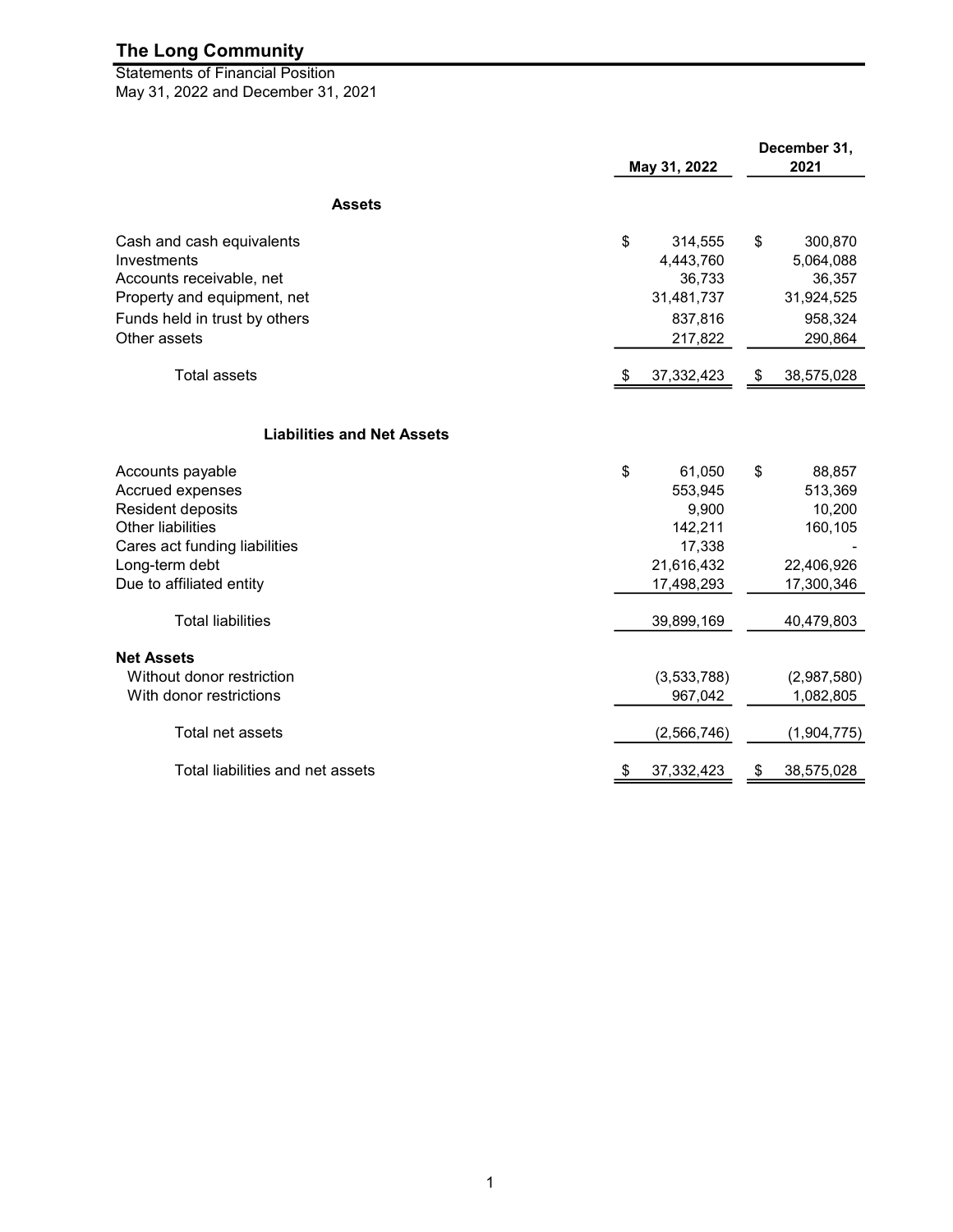Statements of Operations and Changes in Net Assets Period ended May 31, 2022 and year ended December 31, 2021

| May 31, 2022                                      |                 | December 31,<br>2021 |  |
|---------------------------------------------------|-----------------|----------------------|--|
| <b>Net Assets Without Donor Restrictions</b>      |                 |                      |  |
| Revenues, gains and other support:                |                 |                      |  |
| Resident services:                                |                 |                      |  |
| <b>Resident services</b>                          | \$<br>2,357,558 | 5,314,493<br>\$      |  |
| Total resident services                           | 2,357,558       | 5,314,493            |  |
| Contributions, gifts, grants and bequests         | 15,738          | 29,391               |  |
| Other revenues                                    | 22,800          | 15,896               |  |
| Governmnet grants                                 |                 | 311,800              |  |
| Government stimulus                               | 27,620          |                      |  |
| Net assets released from restrictions             |                 | 3,938                |  |
| Total operating revenues and other support        | 2,423,716       | 5,675,518            |  |
| Expenses:                                         |                 |                      |  |
| Nursing services                                  | 326,756         | 786,055              |  |
| Recreation and special services                   | 32,482          | 70,257               |  |
| Pharmacy                                          | 6,102           | 15,985               |  |
| Physician services                                | 3,750           | 9,000                |  |
| <b>Food Services</b>                              | 227,617         | 538,548              |  |
| Building operations and maintenance               | 503,462         | 1,175,958            |  |
| Housekeeping                                      | 6,767           | 21,552               |  |
| Laundry and linen                                 | 66              |                      |  |
| General and administrative                        | 398,346         | 927,267              |  |
| Employee benefits                                 | 59,882          | 139,779              |  |
| Interest                                          | 281,581         | 701,817              |  |
| Depreciation                                      | 491,205         | 1,167,075            |  |
| Fundraising                                       | 8,535           | 17,716               |  |
| Total expenses                                    | 2,346,551       | 5,571,009            |  |
| Unusual non-recurring expenses - COVID-19         | 22,430          | 33,439               |  |
| Operating gain                                    | 54,735          | 71,070               |  |
| Other income (loss):                              |                 |                      |  |
| Investment income, net of investment expense      | 28,433          | 182,060              |  |
| Realized gain on investments                      | 915             | 668,483              |  |
| Unrealized loss on investments                    | (630, 291)      | (66, 095)            |  |
| Total other income (loss)                         | (600, 943)      | 784,448              |  |
| Revenues (less than) in excess of expenses        | (546, 208)      | 855,518              |  |
| Transfer to affiliated entity                     |                 | (3,330,234)          |  |
| Decrease in net assets without donor restrictions | (546, 208)      | (2,474,716)          |  |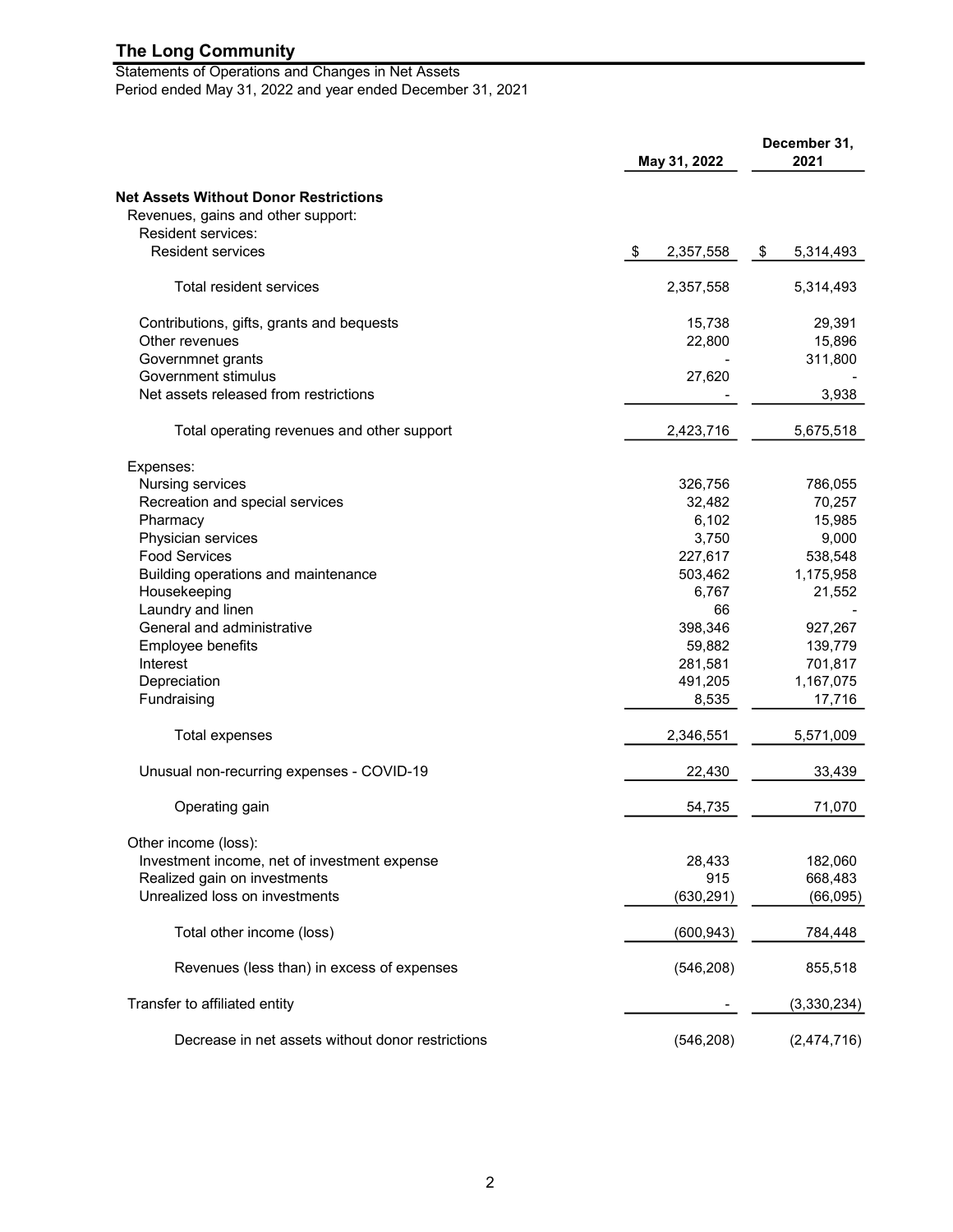Statements of Operations and Changes in Net Assets Period ended May 31, 2022 and year ended December 31, 2021

|                                                                                                                                                                          | May 31, 2022              | December 31,<br>2021              |
|--------------------------------------------------------------------------------------------------------------------------------------------------------------------------|---------------------------|-----------------------------------|
| <b>Net Assets With Donor Restrictions</b><br>Contributions, gifts, grants and bequests<br>Unrealized (loss) gain on investments<br>Net assets released from restrictions | \$<br>4.745<br>(120, 508) | \$<br>16,455<br>72,823<br>(3,938) |
| (Decrese) increase in net assets with<br>donor restrictions                                                                                                              | (115, 763)                | 85,340                            |
| Change in net assets                                                                                                                                                     | (661, 971)                | (2,389,376)                       |
| <b>Net Assets, Beginning</b>                                                                                                                                             | (1,904,775)               | 484,601                           |
| <b>Net Assets, Ending</b>                                                                                                                                                | (2,566,746)<br>\$         | (1,904,775)                       |